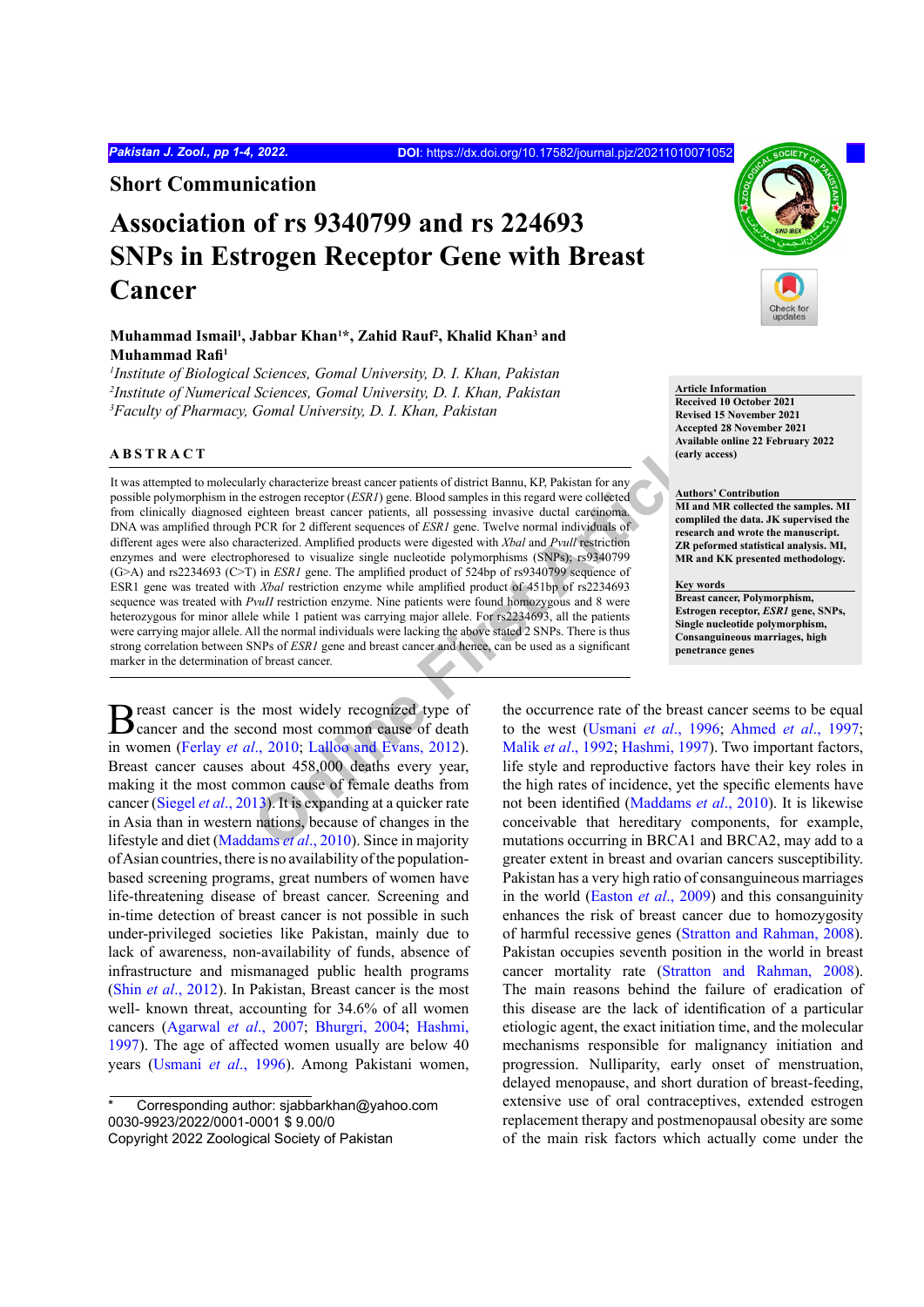heading of breast cancer (Boral *et al*[., 2017](#page-3-12); [Kanchan](#page-3-13) *et al*[., 2020](#page-3-13)). Among the hormonal impacts, the main role has been credited to the unopposed exposure to raised levels of estrogens ([Yager and Davidson, 2006](#page-3-14); [Miyoshi and](#page-3-15) [Noguchi, 2003](#page-3-15)), as has been shown for a majority of women malignancies. For normal functions to perform, estrogen must first ties to estrogen receptor to form complexes in order to exert their physiological impacts, which further recognizes and attaches to particular sequences of the promoter in estrogen-responsive genes ([Yager, 2000](#page-3-16)). Thus, all the estrogen-linked genes are concerned to control the synthesis or degradation of estrogens and thus are grouped as breast cancer susceptibility genes.

The high penetrance genes such as BRCA1, BRCA2, TP53, CDHI, STK1 and moderate penetrant genes like CHEK2, BRIP1, ATM, PLB2, play their roles in the progression of hereditary and non-hereditary breast cancer in the majority of cases respectively (Figueroa and Brinton, [2012](#page-3-17); [Miyoshi and Noguchi, 2003](#page-3-15)). We address the issue of a possible relationship between breast cancer and single nucleotide polymorphism (SNPs) in estrogen receptor gene (ESR1) in patients of district Bannu, KP, Pakistan.

# *Materials and methods*

Blood samples of clinically diagnosed 18 breast cancer patients and 12 normal individuals were collected from district Bannu. All the individuals belong to Pashtun ethnic group ([Table I\)](#page-1-0) and were molecularly characterized for SNPs in *ESR1* gene. Detailed information of each patient was recorded on study-designed pro forma. The study was approved by ethical committee of Gomal University, D. I. Khan, KP, Pakistan.

DNA was extracted by salting out method (Miller *et al*[., 1998](#page-3-18)). Four ml of blood was washed with T.E (10 mM Tris HCl pH 8.0, 2 mM EDTA) after thawing. The pellet was resuspended in 4.5 ml buffer containing 10 mM Tris HCl of pH 8.2, 2mM EDTA and 400 mM NaCl. 240µg proteinase K and 80 µl of 10% SDS were added for digesting protein. It was then incubated overnight at 37°C. Proteins were precipitated with 0.4 ml of 6M NaCl by shaking vigorously for 45 sec and centrifuged at 3000 rpm for 10 min. The supernatant was transferred to another sterilized tube and DNA was precipitated with 4ml of isopropanol (Miller *et al*[., 1998](#page-3-18)). DNA was dissolved in 0.35 ml TE after washing with 70% ethanol, and then heated at 70 °C for 2 h. DNA was quantitatively measured with NanoDrop spectrophotometer (Thermo Scientific NanoDrop, 2000).

For PCR reaction to perform, 150 ng genomic DNA, 25 mM of each dNTPs, 1 unit of *Taq* DNA polymerase, 10 mM each of the forward and reverse primers, 1.5 mM MgCl<sub>2</sub> and 1x *Taq* reaction buffer were used in 20µl reaction

volume in 2 different reactions. The reaction was carried out through 30 cycles that consisted of 3 min denaturation at 95°C, 30 sec annealing at 65°C and one minute and 30 sec extension at 72°C. During the first cycle, denaturation was done at 95°C for 5 min while the final extension was done at 72°C for 10 min. Gel electrophoresis of the PCR product along with 100bp ladder was done on 2% agarose gel containing ethidium bromide for visualization.

Ten µl of amplified products were digested with *Xba*l and *Pvu*ll restriction enzymes under the conditions recommended by manufacturer (New England Bio labs, USA). The digested products were electrophoresed on 3% agarose gel.

<span id="page-1-0"></span>**Table I. Information of corresponding patient regarding age, type of breast cancer, grade, and date of diagnosis.**

| nd moderate penetrant genes like<br>1, PLB2, play their roles in the<br>ry and non-hereditary breast cancer<br>respectively (Figueroa and Brinton,<br>guchi, 2003). We address the issue<br>ip between breast cancer and single<br>ism (SNPs) in estrogen receptor<br>s of district Bannu, KP, Pakistan. | Table I. Information of corresponding patient regarding<br>age, type of breast cancer, grade, and date of diagnosis. |                                     |              |             |               |                                         |                        |
|----------------------------------------------------------------------------------------------------------------------------------------------------------------------------------------------------------------------------------------------------------------------------------------------------------|----------------------------------------------------------------------------------------------------------------------|-------------------------------------|--------------|-------------|---------------|-----------------------------------------|------------------------|
|                                                                                                                                                                                                                                                                                                          | S.                                                                                                                   | <b>Breast</b><br>No cancer<br>type. |              | age<br>(Yr) | in-<br>volved | Grade Patient Breast rs9340799<br>(G>A) | rs<br>2234693<br>(C>T) |
|                                                                                                                                                                                                                                                                                                          | $\mathbf{1}$                                                                                                         | <b>IDC</b>                          | III          | 43          | Left          | Homozygous                              | Normal                 |
|                                                                                                                                                                                                                                                                                                          | $\overline{2}$                                                                                                       | IDC                                 | Ш            | 41          | Left          | Heterozygous Normal                     |                        |
|                                                                                                                                                                                                                                                                                                          | 3                                                                                                                    | <b>IDC</b>                          | Ш            | 38          | Left          | Homozygous                              | Normal                 |
| of clinically diagnosed 18 breast                                                                                                                                                                                                                                                                        | $\overline{4}$                                                                                                       | $\rm{IDC}$                          | Ш            | 44          | Left          | Normal                                  | Normal                 |
| normal individuals were collected                                                                                                                                                                                                                                                                        | 5                                                                                                                    | IDC                                 | Ш            | 35          | Left          | Heterozygous Normal                     |                        |
| I the individuals belong to Pashtun                                                                                                                                                                                                                                                                      | 6                                                                                                                    | IDC                                 | Ш            | 40          | Right         | Homozygous                              | Normal                 |
| and were molecularly characterized                                                                                                                                                                                                                                                                       | 7                                                                                                                    | <b>IDC</b>                          | Ш            | 30          | Right         | Heterozygous Normal                     |                        |
| ne. Detailed information of each                                                                                                                                                                                                                                                                         | 8                                                                                                                    | <b>IDC</b>                          | Ш            | 45          | Left          | Homozygous                              | Normal                 |
| on study-designed pro forma. The<br>by ethical committee of Gomal                                                                                                                                                                                                                                        | 9                                                                                                                    | IDC                                 | Ш            | 30          | Right         | Homozygous                              | Normal                 |
| KP, Pakistan.                                                                                                                                                                                                                                                                                            | 10                                                                                                                   | IDC                                 | Ш            | 26          | Left          | Homozygous                              | Normal                 |
| ed by salting out method (Miller                                                                                                                                                                                                                                                                         | 11                                                                                                                   | <b>IDC</b>                          | $\rm{II}$    | 60          | Right         | Heterozygous Normal                     |                        |
| of blood was washed with T.E (10                                                                                                                                                                                                                                                                         | 12                                                                                                                   | <b>IDC</b>                          | П            | 34          | Right         | Heterozygous Normal                     |                        |
| 2 mM EDTA) after thawing. The                                                                                                                                                                                                                                                                            | 13                                                                                                                   | <b>IDC</b>                          | П            | 35          | Left          | Heterozygous Normal                     |                        |
| d in $4.5$ ml buffer containing 10                                                                                                                                                                                                                                                                       |                                                                                                                      | 14 IDC                              | $\rm II$     | 32          | Right         | Homozygous                              | Normal                 |
| 2, 2mM EDTA and 400 mM NaCl.<br>nd 80 µl of 10% SDS were added                                                                                                                                                                                                                                           |                                                                                                                      | 15 IDC                              | П            | 24          | Left          | Homozygous                              | Normal                 |
| It was then incubated overnight                                                                                                                                                                                                                                                                          | 16                                                                                                                   | IDC                                 | $\rm II$     | 23          | Right         | Heterozygous Normal                     |                        |
| e precipitated with 0.4 ml of 6M                                                                                                                                                                                                                                                                         | 17                                                                                                                   | <b>IDC</b>                          | $\mathbf{I}$ | 36          | Left          | Heterozygous Normal                     |                        |
| ously for 45 sec and centrifuged at                                                                                                                                                                                                                                                                      |                                                                                                                      | 18 IDC                              | П            | 47          | Right         | Homozygous Normal                       |                        |
|                                                                                                                                                                                                                                                                                                          |                                                                                                                      |                                     |              |             |               |                                         |                        |

IDC, invasive ductal carcinoma.

## *Results*

Clinically diagnosed 18 breast cancer patients and 12 normal individuals, all belonging to Pashtun ethnic group were molecularly characterized for polymorphisms in *ESR1* gene ([Table I\)](#page-1-0). *ESR1* gene has two important single nucleotide polymorphisms (SNPs); rs9340799 (G>A) and rs2234693 (C>T). Such polymorphism if present has an impact on breast cancer predisposition. Two restriction enzymes i-e *Xba*l and *Pvu*II were used for identification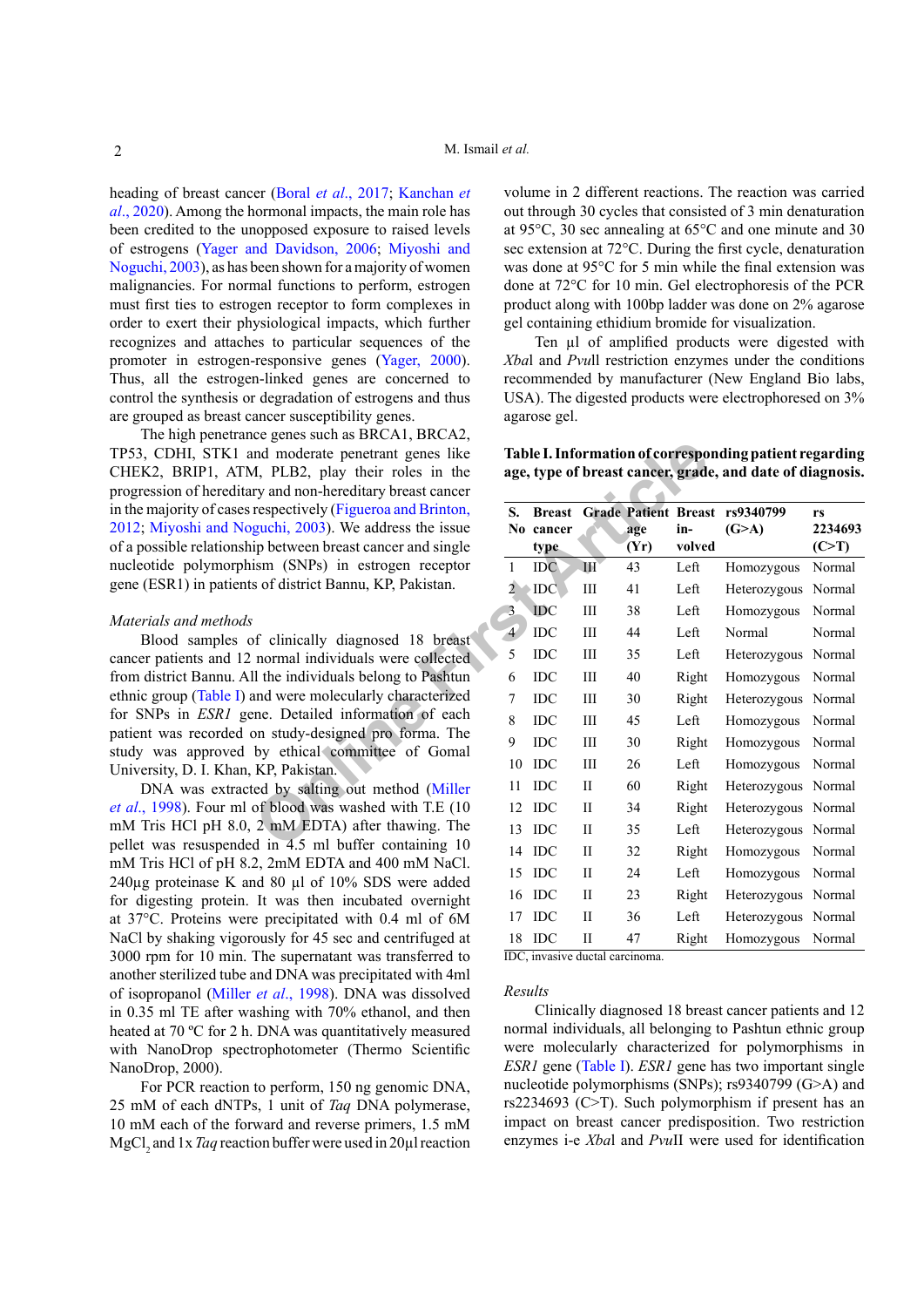

<span id="page-2-0"></span>Fig. 1. Amplified product of *ESR1* gene (rs 9340799) of clinically diagnosed breast cancer patients of Pashtun ethnic group. A, Lanes 1,2,3,4 show amplified product of 524bp. Lane M is 100bp ladder as a marker. B, Digestion of amplified PCR product (524bp) with *Xba*l restriction enzyme. Lanes 1, 3 and 6 show the samples completely digested *Xba*l enzyme, producing 2 bands of 297 and 227bp (pretty close to each other that appears as single band). This confirms the presence of G>A polymorphisms and are homozygous for minor allele "A". Lanes 2, 5 and 7 show the samples incompletely digested by the *Xba*l restriction enzyme and are thus heterozygous for minor allele "A", giving 3 bands of 524, 297 and 227bp. Lanes 4 show sample not digested by *Xba*l enzyme and thus showing a single band of 524bp. This sample is homozygous for major allele "G". M is a 100bp ladder. Lane 8 is blank. C, amplified product of *ESR1* gene (rs2234693) of clinically diagnosed breast cancer patients of Pashtun ethnic group. D, Digestion of amplified PCR product using *Pvu*II restriction enzyme. Lanes 1 to 8, samples are not digested by *Pvu*II restriction enzyme, showing a single band of 451b. Thus all the patients lack rs2234693 (C>T) polymorphism. M is a 100bp ladder used as a marker.

of SNPs sequences in *ESR1* gene. The amplified product of 524bp ([Fig. 1A](#page-2-0)) (rs9340799 sequence) of *ESR1* gene was treated with *Xba*l restriction enzyme. Samples 1, 3, 6, [\(Table I,](#page-1-0) [Fig. 1](#page-2-0)B) and 8, 9, 10, 14, 15, 18 (not shown in the [Fig. 1](#page-2-0)) were completely digested on treatment with *Xba*l that resulted in homozygous condition for minor allele "A". Moreover, the samples No. 2, 5, 7 ([Table I,](#page-1-0) [Fig. 1](#page-2-0)) and 11, 12, 13, 16, 17 (not shown in the [Fig. 1](#page-2-0)) were incompletely digested on treatment with the same enzyme that resulted in heterozygous condition for minor allele "A" while, sample No 4 ([Fig. 1](#page-2-0)) was homozygous for major allele "G" after treatment with *Xba*l restriction. Thus, sample No 4 was wild (normal) type for rs9340799 sequence. Similarly, the amplified product of 451bp (rs2234693 sequence) of *ESR1* ([Fig. 1](#page-2-0)C) gene from all the breast cancer patients was also treated with *Pvu*II restriction enzyme. In this regard, all the 18 samples were not digested even for longer exposure ([Fig. 1](#page-2-0)D) by *Pvu*II enzyme, meaning that the samples were wild (normal) type for rs2234693 sequence. Likewise, all the 12 normal individuals possessed neither rs9340799  $(G>A)$  nor rs2234693  $(C>T)$  polymorphism.

### *Discussion*

**Example 19**<br> **Confidentially**<br> **Confidentially**<br> **Confidentially**<br> **Confident and the set of the key risk facto[rs](#page-3-0) concerned with the bread<br>
threat cancer patients of Pashtun of the key risk factors (Easton<br>
bread concerne** Breast cancer is one of the most familiar malignancies that cause severe health problems in women globally (Ferlay *et al*[., 2010](#page-3-0); Siegel *et al*[., 2013](#page-3-2)). Inheritance, postmenopausal use of hormones, early age of menarche, delayed first pregnancy, breastfeeding for brief period, low parity, and a long gap between births are some of the factors concerned with the breast cancer predisposition (Maddams *et al*., 2010). Additionally, hormones are one of the key risk factors (Easton *et al*., 2009). Hormones control growth and function of epithelial cells of the breast. Estrogen plays a major role in breast cancer predisposition as its over-expression may induce the cells to build mutations (Maddams *et al*., 2010; [Ferlay](#page-3-0) *et al*., 2013). Single-nucleotide polymorphisms (SNPs) are the most common type of genetic variations in the human genome. Large numbers of estrogen-related genes have been reported with SNPs as the probable risk factors of breast cancer in the women already have gone through menopause (Yager, 2000). Estrogen receptor alpha gene (*ESR1*), encoding ERα protein is more important in initiation, development and therapeutics of breast cancer. Specific SNPs in *ESR1* gene are involved directly or indirectly in the change of its function, that have an impact on the risk of breast cancer ([Yager, 2000](#page-3-16); [Easton](#page-3-10) *et al*., 2009). The two important SNPs, (rs2234693 and rs9340799), detected with *PvuI*I and *Xbal*, respectively have been shown as important markers in certain types of cancer [\(Sereno](#page-3-19) *et al*., 2020). We, here for the first time in Pakistan attempted to molecularly characterize breast cancer patients for possible polymorphism in two SNPs sequences, the rs9340799 (G>A) and rs2234693 (C>T) in *ESR1* gene. No polymorphism was found for rs2234693 (C>T) of *ESR1* gene of all the collected blood samples, when treated with Pvull restriction enzyme. All the 18 patients were found homozygous (normal) for major allele "G". For rs9340799 (G>A) SNP, of the eighteen patients, 9 patients were found homozygous and 8 patients were heterozygous for minor allele "A" of *ESR1* gene, while 1 patient was found normal for the said polymorphism. Interestingly, neither rs9340799 (G>A) nor rs2234693 (C>T) mutation was found in normal individuals of